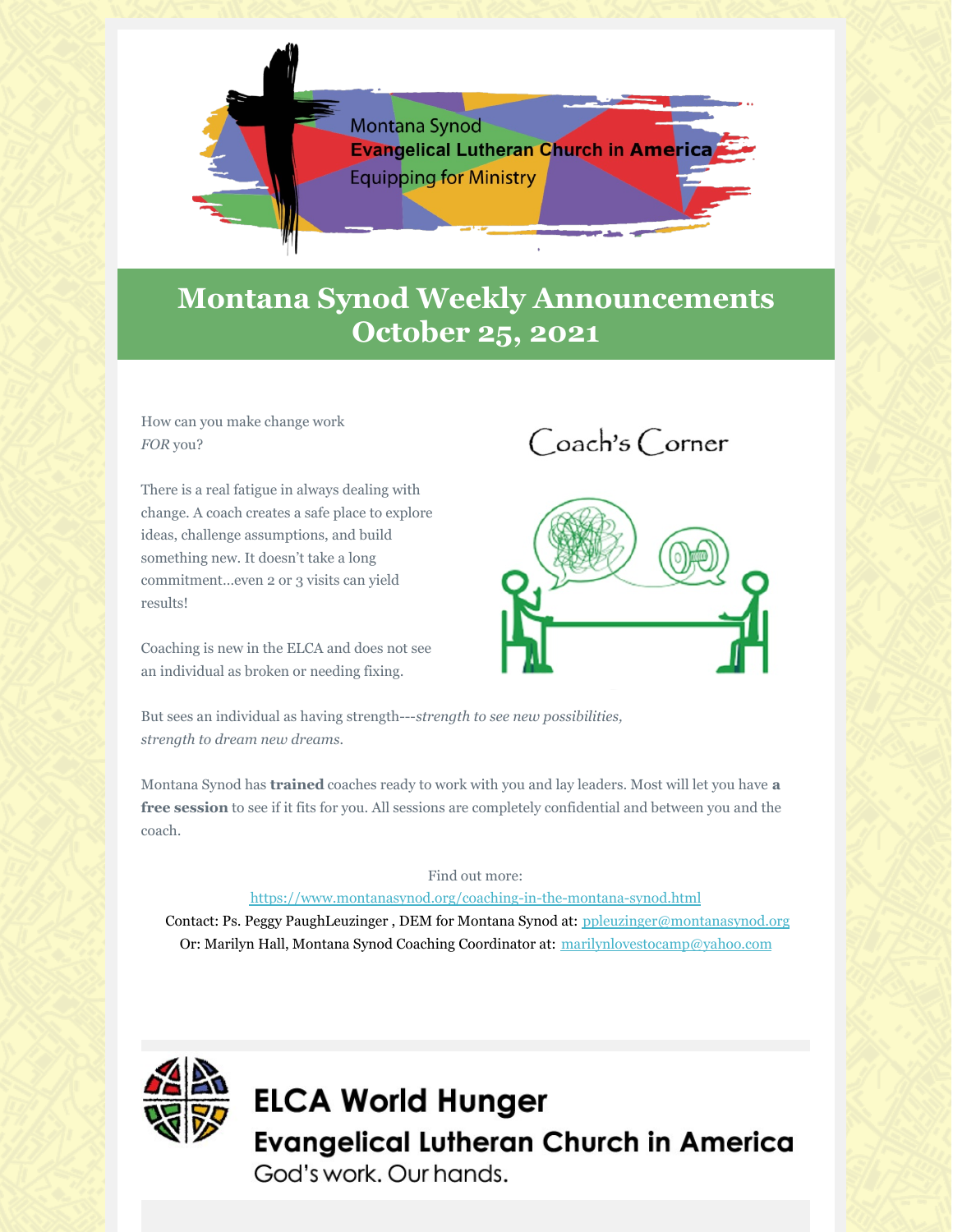Good morning,

I am writing today to share with you a new video about Manna From Heaven, so you can put faces to the folks named in the letter and hear from the self-proclaimed "chicken women" themselves. My favorite part is hearing Lois' joy as she pulls newly hatched chickens from the group's incubator, which it purchased with an ELCA World Hunger Domestic Hunger Grant funded by your gifts.

Manna From Heaven partners with Lutheran Church of the Resurrection (LCR) in Cincinnati to provide food and other essentials to 1,500 to 2,000 people every month. Your generosity to ELCA World Hunger makes this partnership possible. Will you consider a gift today so this important work can continue?



Again, thank you so much for your generosity to ELCA World Hunger. Your gifts help our partners provide more than just food — they provide hope. Hope that folks might have full bellies this week; hope that people in their community will care for one another; hope that God will provide.

In this corner of Kentucky one might easily focus on scarcity and struggle, yet Manna From Heaven reminds us of the abundance made possible when God works through partners and friends — and a coop full of chicks.

#### **Give here**

Thank you for making all this and so much more possible through your support of ELCA World Hunger. With gratitude, The Rev. Daniel Rift Director, ELCA World Hunger and Lutheran Disaster Response Funding Evangelical Lutheran Church in America P.S. If you love this video but think it might be too long to share in worship or with others, check out the shorter "teaser" version here!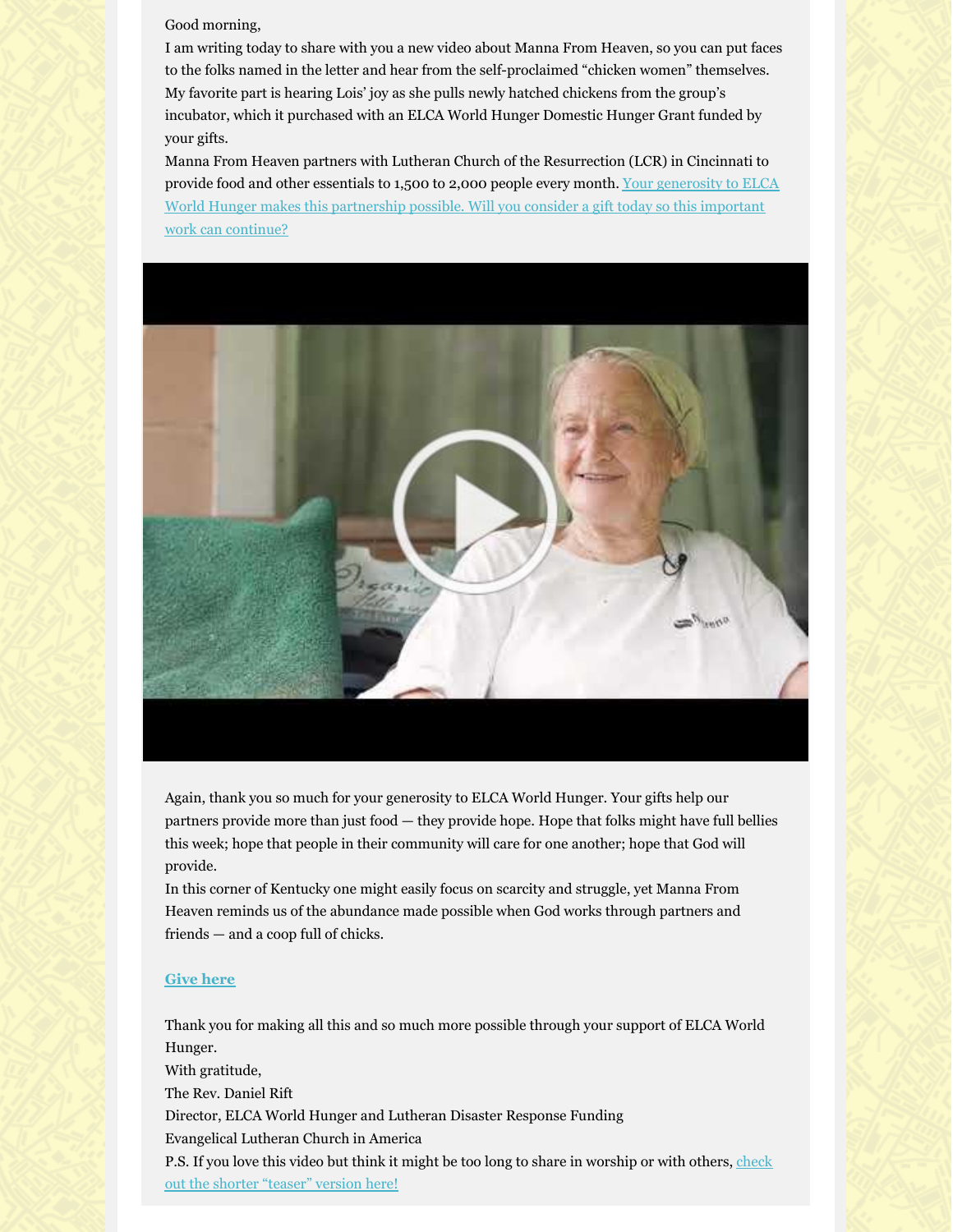

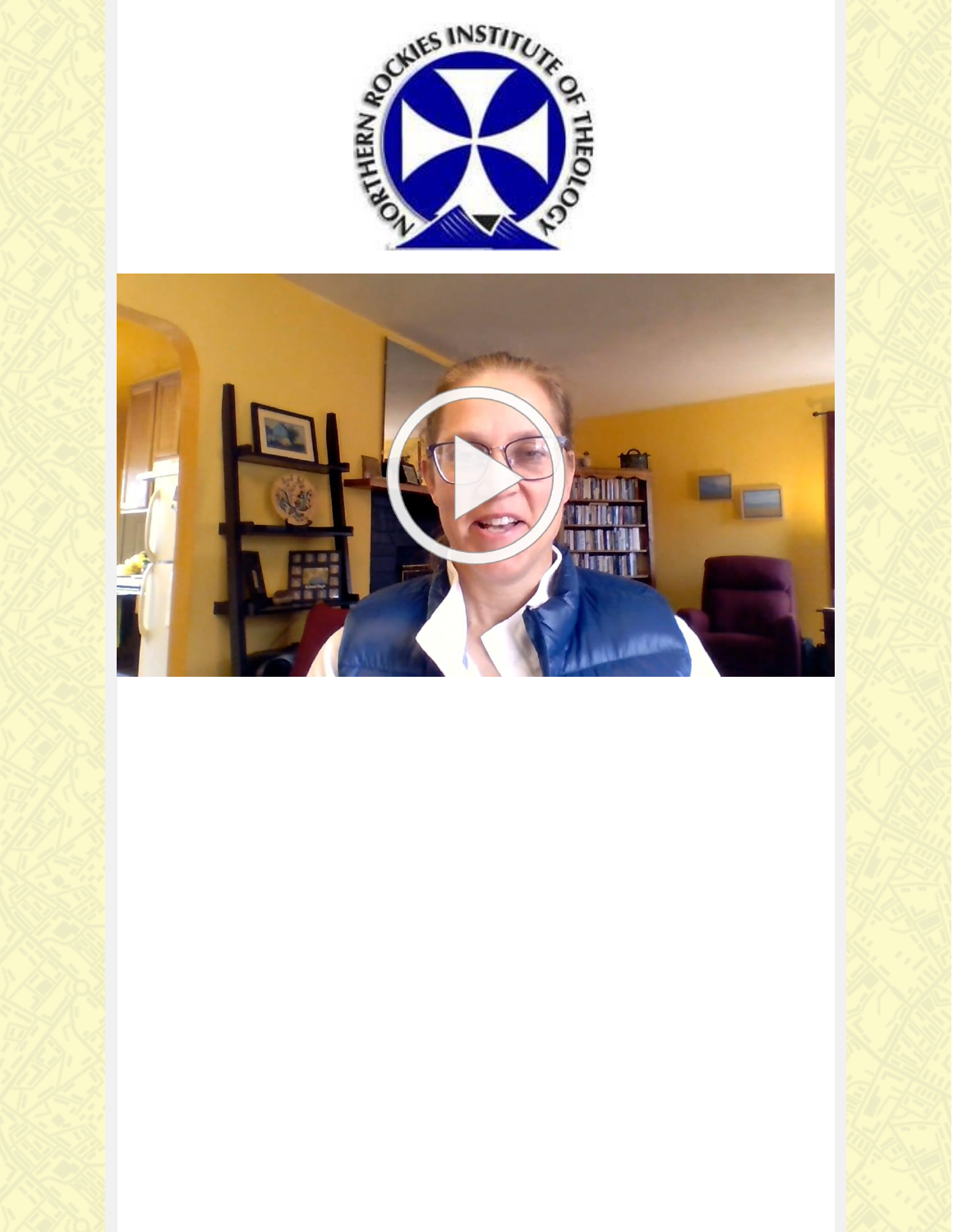# *CONFLUENCE* The moment of meeting and the movement forward

A gathering grounded in Jesus' vision for liberation; being formed and fed through art, music, poetry, contemplation, and the natural world



1st & 3rd Sundays @ 7pm

**University Congregational Church** (405 University Ave)



## **Fall Gathering Themes & Dates**

OCTOBER 17 - RUTH'S **STORY: A MOMENT IN TIME** 

**NOVEMBER 7 - ALL SAINTS & ANCESTORS** 

**NOVEMBER 21 -ACCEPTING COMFORT** & REJECTING COLONIALISM: REFLECTIONS ON THANKSGIVING

**DECEMBER 5 -**CENTERING **PRACTICES & DWELLING IN HOLY REST** 

**DECEMBER 19 - FROM** COSMIC CHRIST TO **GOD INCARNATE** 

### **Christikon Clips November 2021**

Our summer calendar is set and on our website (christikon.org). If you have questions about the 2022 season or would like to register, give us a call or do so online. It was a powerful summer of ministry this year, and we look forward to welcoming you to camp in the new year.